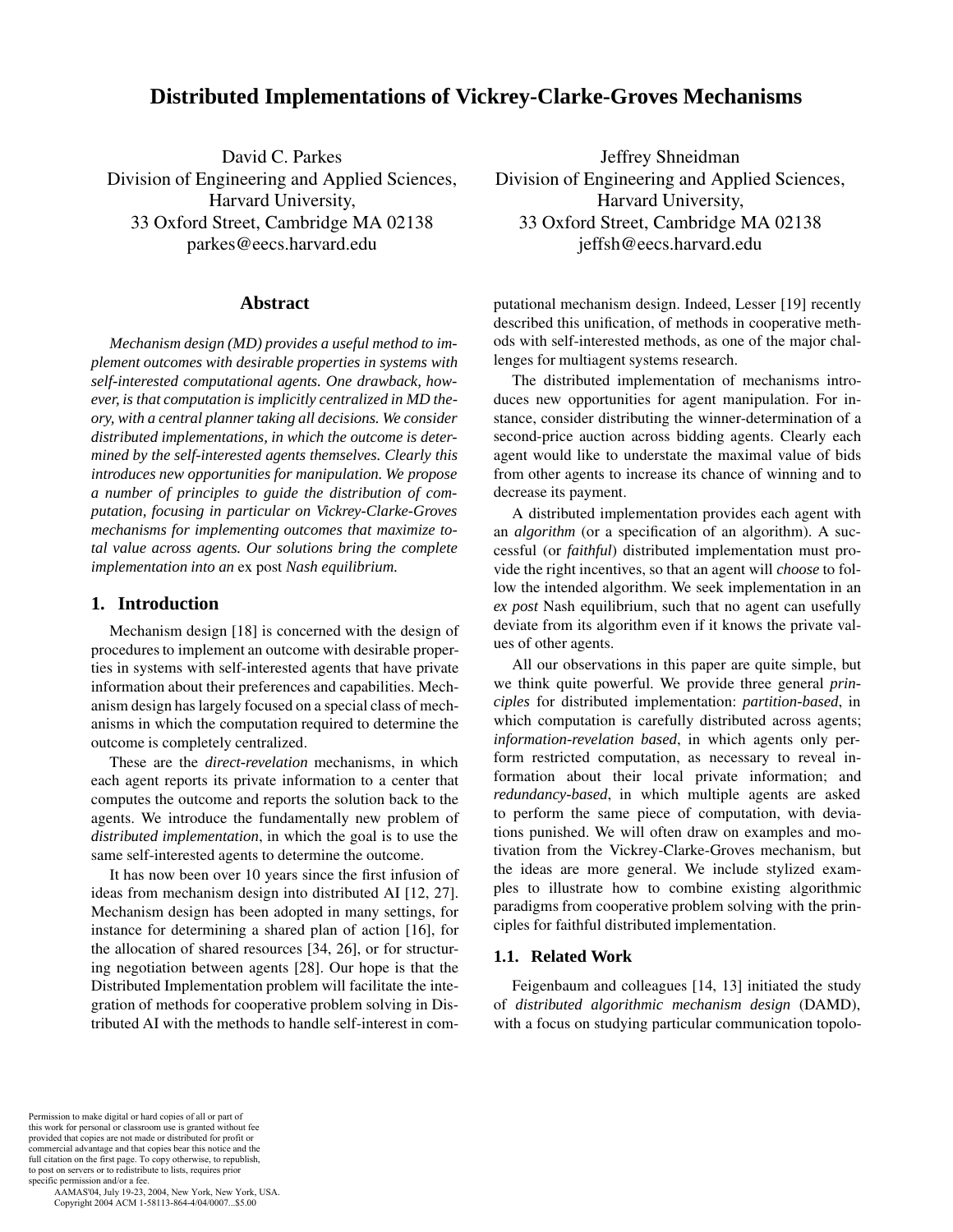gies and providing distributed algorithms with good computational complexity and good communication properties. However, DAMD has deemphasized incentive issues, and does not consider whether an agent will *choose* to follow a particular algorithm.

Shneidman and Parkes [30] provided the seeds for this work, with an early definition of the concept of "algorithm compatibility." More recently, Shneidman and Parkes [29] have completed a careful case study of distributed implementation for interdomain routing, bringing an earlier algorithm due to Feigenbaum et al. [13] into equilibrium.

Monderer and Tennenholtz [23] have studied a simple single-item auction problem in which agents must forward messages from other agents to a center, using information hiding and redundancy to bring faithful forwarding into an equilibrium. We focus in this paper on a model in which agents can communicate with the center directly— on a trusted channel —thus removing this concern.

Smorodinsky and Tennenholtz [33] consider free-riding in multi-party computation by agents with costly computation, and provide incentives to elicit computational effort from agents. However their work does not take an *implementation* perspective, and there is no private information. Perhaps the closest work in the literature to ours is Brewer's "computation-procuring" auction [5], in which incentives are used to distribute winner-determination across participants in an ascending-price combinatorial auctions. Agents that can find and submit an improved solution are paid some share of the revenue improvement. Although Brewer does not provide formal equilibrium analysis, an experimental study suggests this "computation procuring" auction was effective in eliciting effort from human bidders. Similar ideas can also be traced to the use of the bid queue to store partial solutions in the AUSM mechanism [2], and (in a cooperative setting) to work on *computational ecosystems* [8].

Shoham and Tennenholtz [31, 32] have considered computation in a system of self-interested agents with private inputs. The agents are either reluctant to provide information, or want to know the result of computation but prefer to keep this from their peers. However, their goals are quite different. All computation is centralized, and the focus is on computation but not implementation (i.e., not on taking decisions in a world). The notion of an *Efficient Learning Equilibrium* [4] shares our idea of bringing *algorithms* into an equilibrium.

Combining redundancy with a commitment to implement a "bad" outcome if agents don't send the same message is well known in the literature on implementation in *complete information* settings— where every agent, but not the center, knows all private information —albeit for revealing (common) type information and not for eliciting effort (see Jackson [17] for a survey). However, agents still reveal full information to the center, and the center still de-

termines the outcome of the social-choice rule (e.g. [24]). Multi-stage game forms are used to allow equilibrium refinements that knock-out undesirable equilibria, so that the outcome is implemented in *all* equilibria,<sup>1</sup> but not to facilitate distributed computation. Recent extensions have considered implementation with *incomplete* information, but still with centralized computation, and while adopting difficult solution concepts, for example *perfect Bayesian implementation* [6] and *sequential equilibrium* [1]).

#### **2. Preliminaries**

We first introduce notions from traditional (centralized) mechanism design. A more leisurely introduction to mechanism design is provided by Jackson [18] and Parkes [25, chapter 2]. Dash et al. [10] provide a recent multi-agent perspective on important challenges in the field of computational mechanism design.

#### **2.1. Mechanism Design**

The standard setting for mechanism design considers a world with possible outcomes  $\mathcal{O}$ , and agents  $i \in \mathcal{I}$  (with N agents altogether). Agent *i* has private type  $\theta_i \in \Theta_i$ , which defines the agent's utility  $u_i(o; \theta_i)$  for outcome  $o \in \mathcal{O}$ .

A standard (direct-revelation) mechanism  $M = (f, \Theta)$ defines a procedure in which agents report types  $\hat{\theta} \in \Theta =$  $(\Theta_1 \times \ldots \times \Theta_N)$  and the mechanism rules select outcome  $f(\hat{\theta})$ . We write  $\hat{\theta}$  to emphasize that agents can misreport their true types (which are not observable to the center).

A mechanism defines a non-cooperative game of incomplete information because agents do not know the types of other agents. Agent *i*'s utility for report  $\hat{\theta}_i$  given reports  $\hat{\theta}_{-i} = (\hat{\theta}_1, \ldots, \hat{\theta}_{-i}, \hat{\theta}_{+i}, \ldots, \hat{\theta}_N)$  is  $u_i(f(\hat{\theta}_i, \hat{\theta}_{-i}); \theta_i)$ . An important concept in MD is that of *incentive-compatibility* (IC), which says that agents will choose to reveal their types truthfully in equilibrium. A mechanism that achieves truthrevelation in a *dominant-strategy* equilibrium (every agent's strategy is best-response whatever the strategies of other agents), is termed *strategyproof*, defined as:

$$
u_i(f(\theta_i, \theta_{-i}); \theta_i) \ge u_i(f(\theta_i, \theta_{-i}); \theta_i), \ \forall \theta_i, \forall \theta_i \ne \theta_i, \forall \theta_{-i}
$$

Strategyproof is particularly useful because agents do not need to model the other agents to play their bestresponse. Finally, an IC mechanism is said to *implement* outcome <sup>f</sup>(θ) in equilibrium; and <sup>f</sup>(θ) is the *social-choice function* implemented within the mechanism.

#### **2.2. Vickrey-Clarke-Groves Mechanisms**

In particular, consider a world in which the outcome  $o = (k, p)$  defines both a choice  $k \in \mathcal{K}$ , for some dis-

Permission to make digital or hard copies of all or part of this work for personal or classroom use is granted without fee provided that copies are not made or distributed for profit or commercial advantage and that copies bear this notice and the full citation on the first page. To copy otherwise, to republish, to post on servers or to redistribute to lists, requires prior specific permission and/or a fee.

<sup>1</sup> We are less concerned with multiple equilibrium because the center in our model can also choose to incur some computational cost and check whether agents deviate. Also, we assume that the intended algorithm (implemented in software) helps to correlate agents on a desired equilibrium, providing a focal point (see also [4].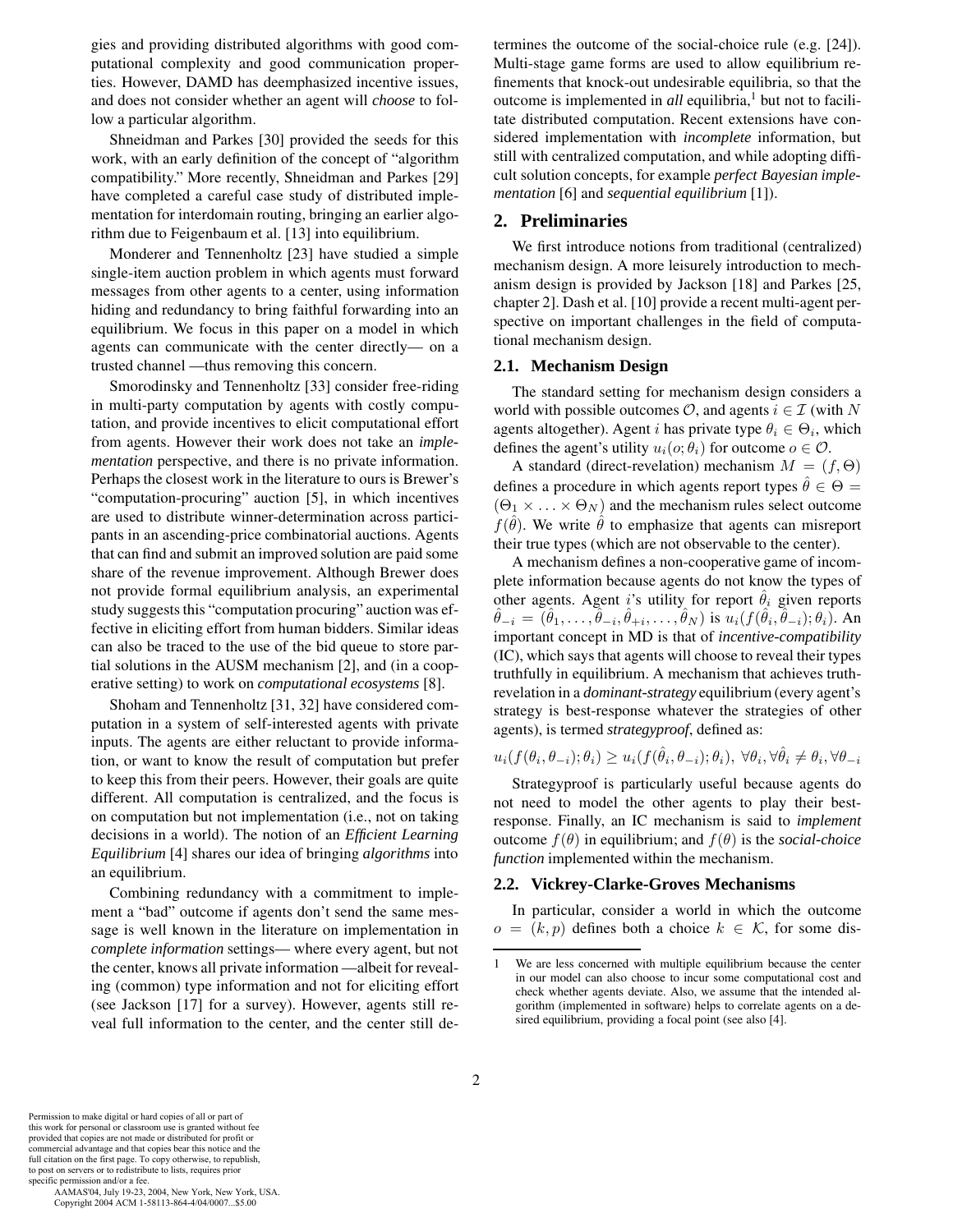crete choice set K, and a payment  $p = (p_1, \ldots, p_N)$  by each agent to the center. For example, the choice could define a set of actions to be performed by agents as part of a plan, or an allocation of items. The type of an agent now defines its value  $v_i(k; \theta_i)$  for a choice k, and its utility is quasi-linear in value and payments, defined as  $u_i(o; \theta_i) = v_i(k; \theta_i) - p_i$ .

In this setting, the Vickrey-Clarke-Groves (VCG) (see [18]) mechanism is strategyproof, and implements the social-welfare maximizing (or *efficient*) choice. We define *economy* E*<sup>N</sup>* to include all agents, and *marginal economies*  ${E_{N-1}, E_{N-2}, \ldots}$  as the economies with each agent removed in turn. The VCG defines choice rule  $k^*(\theta) = \arg \max_{k \in \mathcal{K}} \sum_i v_i(k; \theta_i)$ , and payment rule:

$$
p_{\text{vcg},i}(\hat{\theta}) = v_i(k^*(\hat{\theta}); \hat{\theta}_i) - \{V_N - V_{N-i}\}\tag{1}
$$

where  $V_N$  =  $\max_{k \in \mathcal{K}} \sum_i v_i(k; \theta_i)$  and  $V_{N-i}$  =  $\max_{k \in \mathcal{K}} \sum_{j \neq i} v_j(k; \theta_j)$ , i.e. the value of the efficient choice in the marginal economy without agent *i* choice in the marginal economy without agent i.

## **3. Distributed Implementations**

We now describe a *distributed implementation*, focusing on a setting in which there is still a center, ultimately responsible for selecting and enforcing an outcome. We will seek to off-load as much of the computation as possible onto the agents, but require that this computation is in an equilibrium. We assume that each agent can communicate directly through the center, via a trusted channel.<sup>2</sup>

The basic model of communication assumes *messagepassing* between agents, and a *state-based model* for computation, with each agent maintaining an internal state, performing computation to modify that state, and sending messages that depend on state.<sup>3</sup>

A **distributed mechanism**  $d_M = (g, \Sigma, s^m)$  defines an *outcome rule g*, a feasible *strategy space*  $\Sigma = (\Sigma_1 \times$  $\ldots \times \Sigma_N$ ), and an intended (or "suggested") strategy  $s^m =$  $(s_1^m, \ldots, s_N^m)$ . We also refer to  $s^m$  as the *intended implementation* It is helpful to think of  $s^m$  as the algorithm that *mentation*. It is helpful to think of  $s<sup>m</sup>$  as the algorithm that the designer would like every agent to follow. Given strategy  $s \in \Sigma$ , it is convenient to write  $s(\theta)$  to denote the complete sequence of actions taken by agents when following joint strategy s, given private types  $\theta$ .

The outcome rule g defines the outcome  $g(s(\theta)) \in \mathcal{O}$ , selected when agents follow strategy s and have types  $\theta$ . The center selects outcome  $g(s(\theta))$  based on information provided by agents during the course of the algorithm. Taken together, this defines a non-cooperative game.

A strategy  $s_i \in \Sigma_i$  is a mapping from *state* and (private) type to an *action*. Actions may be *internal*, in which case they are *computational* actions, or *external*, in which case they are *message-sending* actions. An agent's local state includes its *computational state*, as well as a complete history of all messages ever received or sent by the agent and its model of other agents.

**Definition 1** *Distributed mechanism*  $d_M = (g, \Sigma, s^m)$  *is an (ex post) faithful implementation of social-choice function*  $g(s^m(\theta)) \in \mathcal{O}$  *when intended algorithm*  $s^m$  *is an* ex post *Nash equilibrium.*

Formally, strategy profile  $s^* = (s_1^*, \ldots, s_N^*)$  is an *ex post*<br>sh equilibrium when: Nash equilibrium when:

$$
u_i(g(s_i^*(\theta_i), s_{-i}^*(\theta_{-i})); \theta_i) \geq u_i(g(s_i'(\theta_i), s_{-i}^*(\theta_{-i})); \theta_i)
$$

for all agents, for all  $s'_i \neq s^*_i$ , for every type  $\theta_i$ , and for all types  $\theta_i$ , of other agents. In words, no agent would like all types θ−*<sup>i</sup>* of other agents. In words, no agent would like to deviate from s<sup>∗</sup> *<sup>i</sup>* even with knowledge of the private type information of the other agents. As a solution concept, *ex post* Nash relies on the rationality of other agents, but remains useful because an agent need not model the preferences of other agents.

Given distributed mechanism  $d_M = (g, \Sigma, s^m)$ , it is useful to categorize the external actions in the intended implementation into *message-passing, information-revelation*, and *computational* actions.

**Definition 2** *External actions*  $a_e \in s_i^m(h, \theta_i)$  *are message-*<br>**passing actions** when agent *i* simply forwards a message re*passing actions when agent* i *simply forwards a message received from another agent, unchanged, to one (or more) of its neighbors.*

Message-passing actions are included to allow for peerto-peer communication.

**Definition 3** *External actions*  $a_e \in s_i^m(h, \theta_i)$  *are*<br> *information-revelation actions when any feasible deviainformation-revelation actions when any feasible deviation from these actions by agent* i *is entirely equivalent to following the intended implementation for some other re-* $\mathit{p}$ <sub>*o*</sub> *p*  $\theta$ *ii*</sup>*iie.*,  $g(s', s^m_{-i}(\theta_{-i})) = g(s^m_i(\hat{\theta}_i), s^m_{-i}(\theta_{-i})),$ <br>  $\mathit{for all } \theta \in \mathbb{R}$  where  $s'$  differs from  $s^m(\theta_1)$  only in these *for all*  $\theta_{-i}$ *, where* s' differs from  $s_i^m(\theta_i)$  only in these<br>*info-revelation actions info-revelation actions.*

Informally, information-revelation actions can be executed by a "dumb" agent that only knows type  $\theta_i$  and can only respond to questions about type, such as "is choice  $k_1$ preferred to choice  $k_2$ ?", "what is the value for choice  $k_1$ ?", etc. By definition, the only role that these actions play in the implementation is in revealing private information.<sup>4</sup>

3

full citation on the first page. To copy otherwise, to republish, to post on servers or to redistribute to lists, requires prior specific permission and/or a fee. AAMAS'04, July 19-23, 2004, New York, New York, USA.

Copyright 2004 ACM 1-58113-864-4/04/0007...\$5.00

<sup>2</sup> Shneidman & Parkes [29] consider a more general model with no center, and with self-enforcement of the final outcome by the agents.

The model can be formalized to make the games that we describe precise, for example introducing a start state and end state, and defining state-transition functions. Such a formalism is tangential to the main thrust of this paper, and will be avoided.

<sup>4</sup> The definition carefully excludes actions in which useful computation is also "smuggled" within the message, for example "solve problem *P*<sub>1</sub> if your value is  $v_1$  and solve problem  $P_2$  if your value is  $v_2$ ." This is precluded because there are presumably *arbitrary* deviations from computing the solution to  $P_1$  or  $P_2$ , that are not performed in *any* intended implementation, for any private type.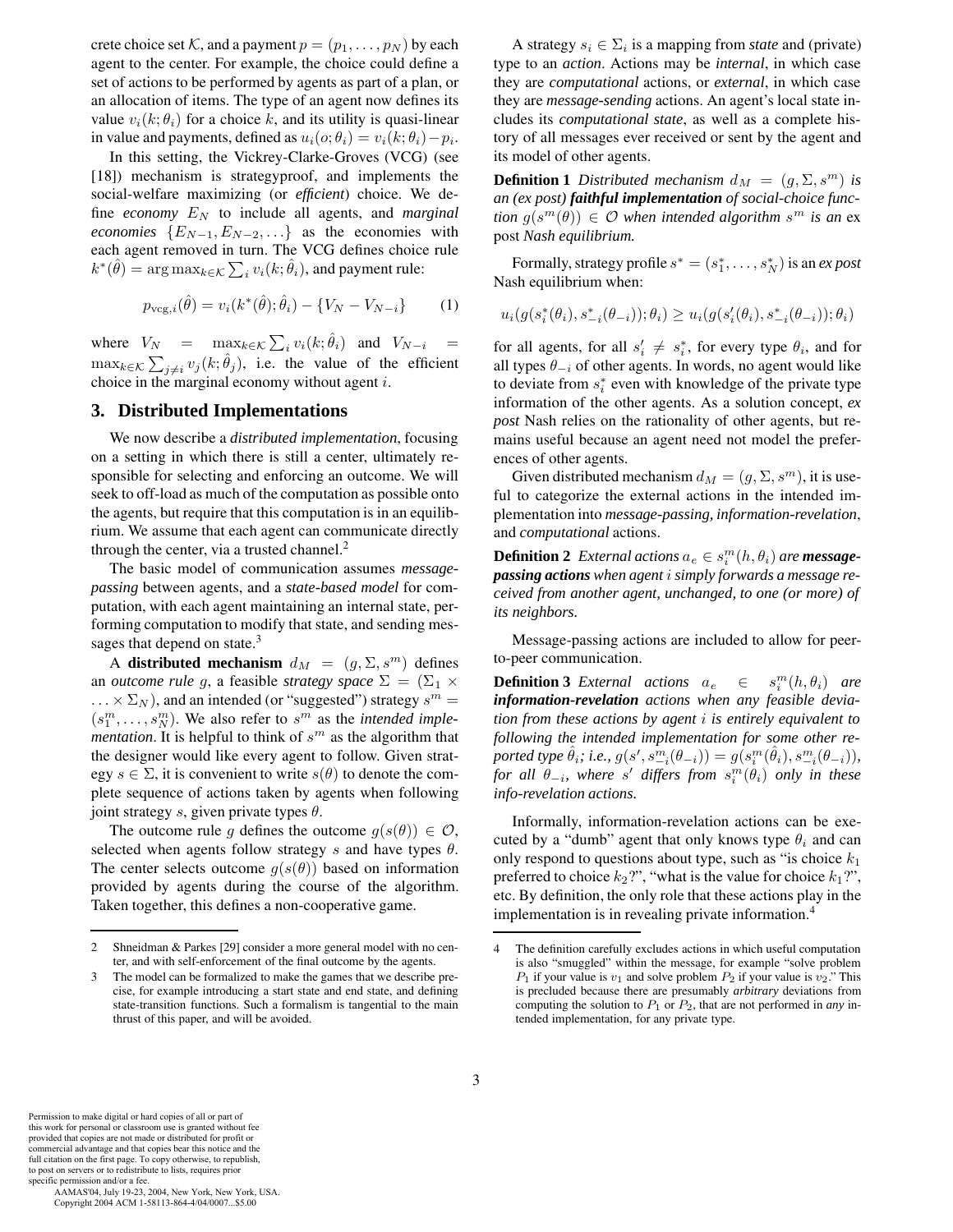**Definition 4** *External actions*  $a_e \in s_i^m(h, \theta_i)$  *are computational actions* when they are neither message-passing por *tational actions when they are neither message-passing nor information-revelation actions.*

Although this definition of computational actions is somewhat indirect, the point is that external actions (or messages) that we classify as *computational* are doing more than forwarding a message from another agent or revealing private information. Presumably, computational actions (if they have any use within the implementation) are sending results from local computation.

It is important to emphasize that we have only characterized the *external* actions. Computational agents are continually performing *internal* actions— computation —to support these external actions, and these actions (or at least a specification) are also defined in an intended strategy. For instance, an agent must perform (internal) computation in responding to an information-revelation action "which bundle of goods maximize your utility given prices  $p$ ?".

We can now define the important notions of *incentivecompatibility* (IC), *communication compatibility* (CC), and *algorithm compatibility* (AC) in this context.

**Definition 5** Distributed mechanism  $d_M$  is CC { resp. IC, *AC*} *if an agent cannot receive higher utility by deviating from the intended message-passing* { *resp. informationrevelation, computational*} *actions in an equilibrium.*

CC, IC, and AC are required properties of a faithful distributed implementation. Moreover, a distributed mechanism  $d_M = (g, \Sigma, s^m)$  that is IC, CC and AC is a *faithful implementation* of  $g(s^m(\theta))$ , when IC, CC and AC all hold in a *single* equilibrium.

**Remark 1** The only social-choice functions that can be implemented in an *ex post* Nash distributed implementation are those implementable in *strategyproof* direct-revelation mechanisms (follows from the revelation principle [20].)

**Remark 2** We assume that agents are self-interested but benevolent, in the sense that an agent will implement the intended strategy as long as it does not *strictly* prefer some other strategy. Thus, a *weak ex post* Nash equilibrium is sufficient for a faithful implementation. Further, a distributed mechanism may have multiple equilibria. We are content to achieve implementation in *one* of these equilibria, which is consistent with the mechanism design literature.

#### **4. A Canonical Distributed Implementation**

To illustrate why faithful distributed implementation can be difficult, and also to introduce a general class of distributed VCG mechanisms, consider the following *canonical distributed algorithm* for determining the efficient choice in economies  $\{E_N, E_{N-1}, \ldots\}$ :

(1) Every agent is asked to report its type  $\theta_i$  to the center. Upon receipt, the center broadcasts these types to the agents.

(2) Take your favorite distributed algorithm for computing the efficient choice, for instance:

(i) Distributed systematic search, such as Adopt [22], for solving constrained optimization problems.

(ii) Mathematical-programming based decompositions, such as Dantzig-Wolfe and column generation [15].

(iii) Asynchronous Cooperative Problem Solving with Shared Storage, such as *blackboard* models (see [7] for a recent summary) and hint-exchange models [8]).

and use this algorithm to define an intended strategy, s*<sup>m</sup>*, to determine the efficient choice in each of  ${E_N, E_{N-1}, \ldots}$ . Let *Cand* denote these candidate choices.

(3) The center adopts choice  $k^* = \arg \max_{k \in C \text{and } \sum_i} k^*$  $v_i(k; \hat{\theta}_i)$  for  $E_N$ , and choice  $k^{-i} = \arg \max_{k \in \text{C} and } \sum_{j \neq i}$  $v_j(k; \theta_j)$  for each marginal economy.

Step (3), in which the maximal choice is taken from the set of candidates for each economy  $\{E_N, E_{N-1}, \ldots\}$ , can require the center to adopt a simple heuristic to modify a choice from one economy so that it is feasible in another. For instance, given an allocation of goods in an auction setting, the center can simply drop any allocation to agent  $i$  in k when considering the value of this solution for  $E_{N-i}$ .

Suppose the canonical distributed algorithm is used to define a distributed VCG mechanism, with VCG payments computed on the basis of the final choices (denoted  $k^*, k^{-1}, k^{-2}, \ldots$ ). Fix reports  $\hat{\theta}_{-i}$  by agents  $\neq i$ . Now, the utility,  $u_i(g(s^m(\theta_i, \theta_{-i})); \theta_i)$ , to agent i from the intended strategy is:

$$
v_i(k^*; \theta_i) + \sum_{j \neq i} v_j(k^*; \hat{\theta}_j) - \sum_{j \neq i} v_j(k^{-i}; \hat{\theta}_j)
$$

In a centralized VCG the agent would choose to report its true type in equilibrium, because its report can only influence its utility indirectly through its effect on the choice selected by the mechanism. By the standard Groves argument, reporting a true type is optimal because the mechanism will then choose  $k^*$  to exactly maximize  $v_i(k; \theta_i)$  +  $\sum_{j\neq i} v_j(k;\theta_j)$ .<br>In a distribu

In a distributed implementation, agent  $i$  can also: a) change the choice of  $k^*$  through its computational and message-passing and information-revelation actions within the distributed algorithm  $s^m$ ; b) change the choice of  $k^{-i}$ through its actions within the distributed algorithm s*<sup>m</sup>*. Indeed, strategy s*<sup>m</sup>* is not in equilibrium. To see this, notice that agent i can now also influence the choice of k−*<sup>i</sup>* . Agent *i* will always prefer to *understate* the total value of  $V_{N-i}$ , and thus prefer to obstruct any progress towards a good solution to this problem to the best of its ability. At best, the center will then adopt the same  $k^*$  as the choice without agent  $i$ , so that the agent's payment is zero because it appears that there is no better choice for the other agents even if agent i were not present.

Permission to make digital or hard copies of all or part of this work for personal or classroom use is granted without fee provided that copies are not made or distributed for profit or commercial advantage and that copies bear this notice and the full citation on the first page. To copy otherwise, to republish, to post on servers or to redistribute to lists, requires prior

specific permission and/or a fee. AAMAS'04, July 19-23, 2004, New York, New York, USA. Copyright 2004 ACM 1-58113-864-4/04/0007...\$5.00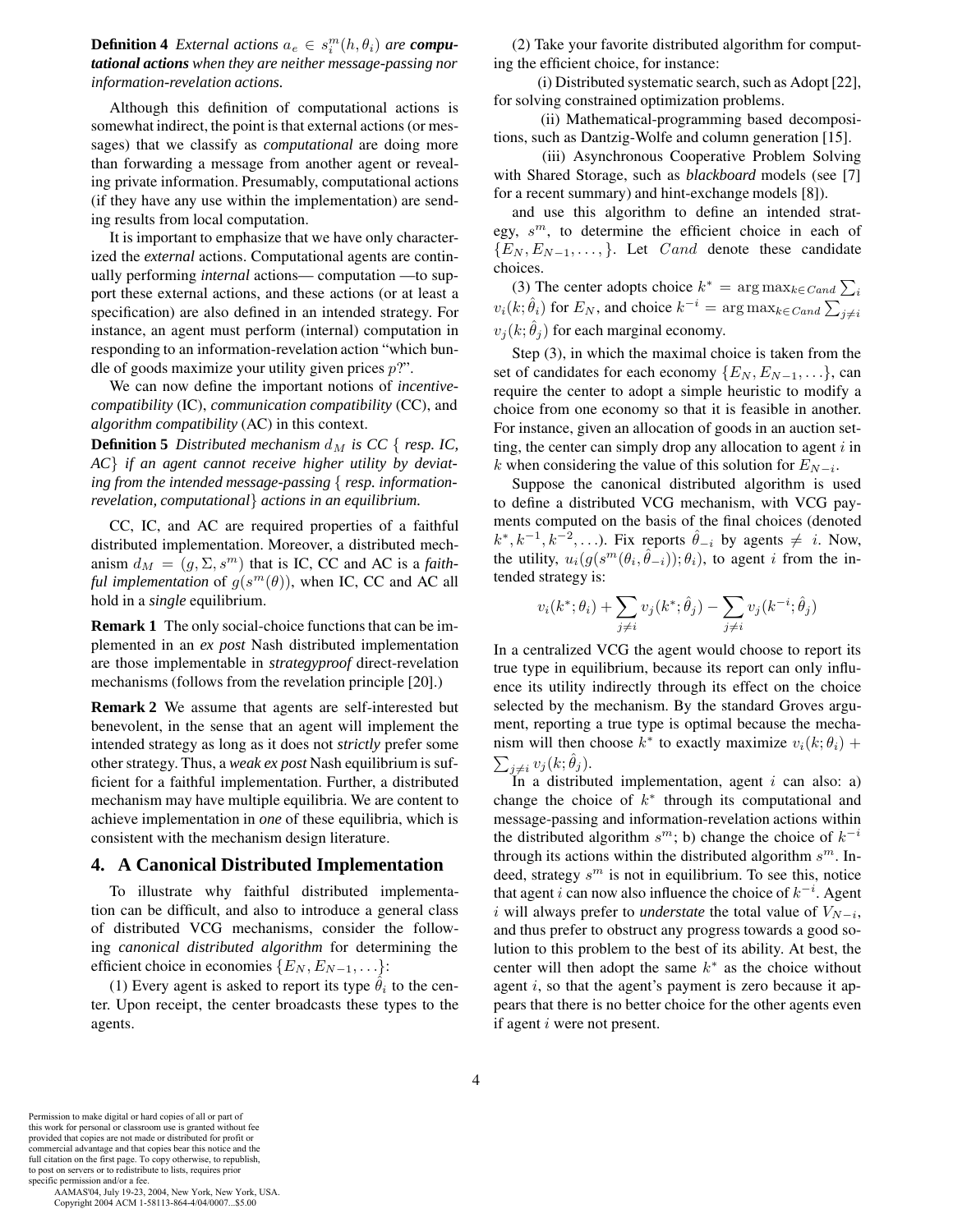## **5. An Easy Special Case: Groves Mechanisms**

If our goal was simply to implement the social-welfaremaximizing outcome, and if running a budget-deficit was acceptable and the center can make a net payment to agents, then we can use the canonical approach for a faithful distributed implementation. We can use the Groves mechanism, in which payments are:

$$
p_{\text{groves},i}(\hat{\theta}) = -\sum_{j \neq i} v_j(k^*(\hat{\theta}); \hat{\theta}_j)
$$
(2)

These are the payments from the center that align the incentives of each agent with that of maximizing total value. The VCG payments (Equation 1) are a specialization of Groves payments, introducing the additional payment term  $V_{N-i}$ from agent  $i$  to the center.

**Theorem 1** *Distributed mechanism* d*<sup>M</sup> for the Groves mechanism, in which a canonical distributed algorithm is used to determine the efficient choice in*  $E_N$ *, is an (ex post) faithful implementation of the efficient choice and Groves payments.*

**Proof:** The utility to agent *i*, given reports  $\theta_{-i}$  from other agents is  $v_i(k^*, \theta_i) + \sum_{j \neq i} v_j(k^*, \theta_j)$ , where  $k^*$  solves  $\max_k \sum_i v_i(k, \theta_i)$ . Agent *i* can influence the choice of  $k^*$ <br>through both revelation and through its computational and through both revelation and through its computational and message-passing actions. But, the Groves payments align agent *i*'s incentives with the efficient choice  $k^*$  in  $E_N$ , and the agent will follow the intended strategy when this is also pursued by other agents.

Groves mechanisms can also be easily extended to provide a faithful distributed implementation of any *affine maximizer*, with the choice selected to solve  $\max_k \sum_i w_i v_i(k; \theta_i) + b_k$  where  $w_i, b_k \ge 0$  are set by the designer designer.

# **6. The Partition Principle: VCG Mechanisms**

Now consider the problem of implementing the VCG outcome as a distributed mechanism. Unlike Groves, the VCG mechanism does not run at a deficit in many MAS problems (for example when used for a Combinatorial Auction [34]).

**Theorem 2 (Partition Principle)** *Distributed mechanism* d*<sup>M</sup> for the VCG mechanism, in which a canonical distributed algorithm is adopted to solve*  ${E_N, E_{N-1}, \ldots}$ *, and in which computation is partitioned so that*  $s^m(\theta)$ *will allow the center to solve* E*<sup>N</sup>*−*<sup>i</sup> whatever the actions of agent* i*, is an (ex post) faithful distributed implementation of the efficient choice and VCG payments.*

**Proof:** The utility to agent i is  $v_i(k^*; \theta_i)$  –  $\sum_{j \neq i} \sum_{j \in \mathbb{Z}} (n - i, j)$   $\sum_{j \neq i} \sum_{j \in \mathbb{Z}} (n - i, j)$  and once this is fixed  $\sum_{j\neq i} v_j(k^{-i}; \hat{\theta}_j) - \sum_{j\neq i} v_j(k^*; \hat{\theta}_j)$ . Agent *i* canthe agent should follow  $s^m$  to maximize its total utility from the standard Groves argument.

Although we describe the partition principle in the context of the canonical distributed algorithm with each agent reporting its type as a first step, the result trivially extends to distributed mechanisms in which the center elicits dynamic value information, as long as it finally learns the value of the choices and shares necessary information with agents to perform the computation.

Note that it is important that no agent can tamper with the reports from other agents. (An agent is paid an amount equal to their *reported* value, so it would always want to *overstate* the value of other agents for the selected choice.) This is achieved in our model, because agents can report their type directly to the center. However, the partition principle still allows agents to send messages peer-to-peer during the *implementation* of a distributed algorithm. It is only the initial information-revelation that must be direct to the center along a trusted channel.

**Example 1** [Distributed Systematic Search] Choose your favorite algorithm for distributed systematic search (such as Modi et al.'s DCOP algorithm [22]). First, form a search tree including all agents, and have the agents solve  $E<sub>N</sub>$ . Then, form a search tree involving all agents except agent 1 and have them solve for  $E_{N-1}$ . Do the same for agent 2, and so on until all marginal economies are solved, with the center receiving a choice from the root of the tree in each case. Finally, implement the choice reported for  $E_N$ , and VCG payments on the basis of solutions to marginal economies.

**Example 2** [Cooperative Problem Solving] Agents report types to the center, that broadcasts this information and also maintains a *blackboard* (see [9, 7]), on which it maintains the current best solution to  $\{E_N, E_{N-1}, \ldots\}$ . In the intended algorithm, agents follow a "best-effort" strategy, searching for, and suggesting, improvements to any problem. A best-effort strategy is defined as an algorithm that will eventually find an improvement when one exists. Here, we suppose the center *audits* new posts, and only accepts solutions onto the blackboard that improve the current solution. (This prevents agent  $i$  from scuppering progress towards solving  $E_{N-i}$ .) The mechanism terminates when every agent reports that  $E_N$  is solved correctly and every agent except agent  $i$  reports that  $E_{N-i}$  is solved correctly. Finally, the center implements the VCG outcome on the basis of the final solutions.

Many variations of this general blackboard-style approach are possible. For example, agents can be provided with shared scratch space to post (but not overwrite) *partial solutions* (similar to the hint-sharing methods proposed in the cooperative problem solving methods of Clearwater et al. [8]). A blackboard approach can also be used in an *in-*

Permission to make digital or hard copies of all or part of this work for personal or classroom use is granted without fee provided that copies are not made or distributed for profit or commercial advantage and that copies bear this notice and the full citation on the first page. To copy otherwise, to republish, to post on servers or to redistribute to lists, requires prior

specific permission and/or a fee. AAMAS'04, July 19-23, 2004, New York, New York, USA. Copyright 2004 ACM 1-58113-864-4/04/0007...\$5.00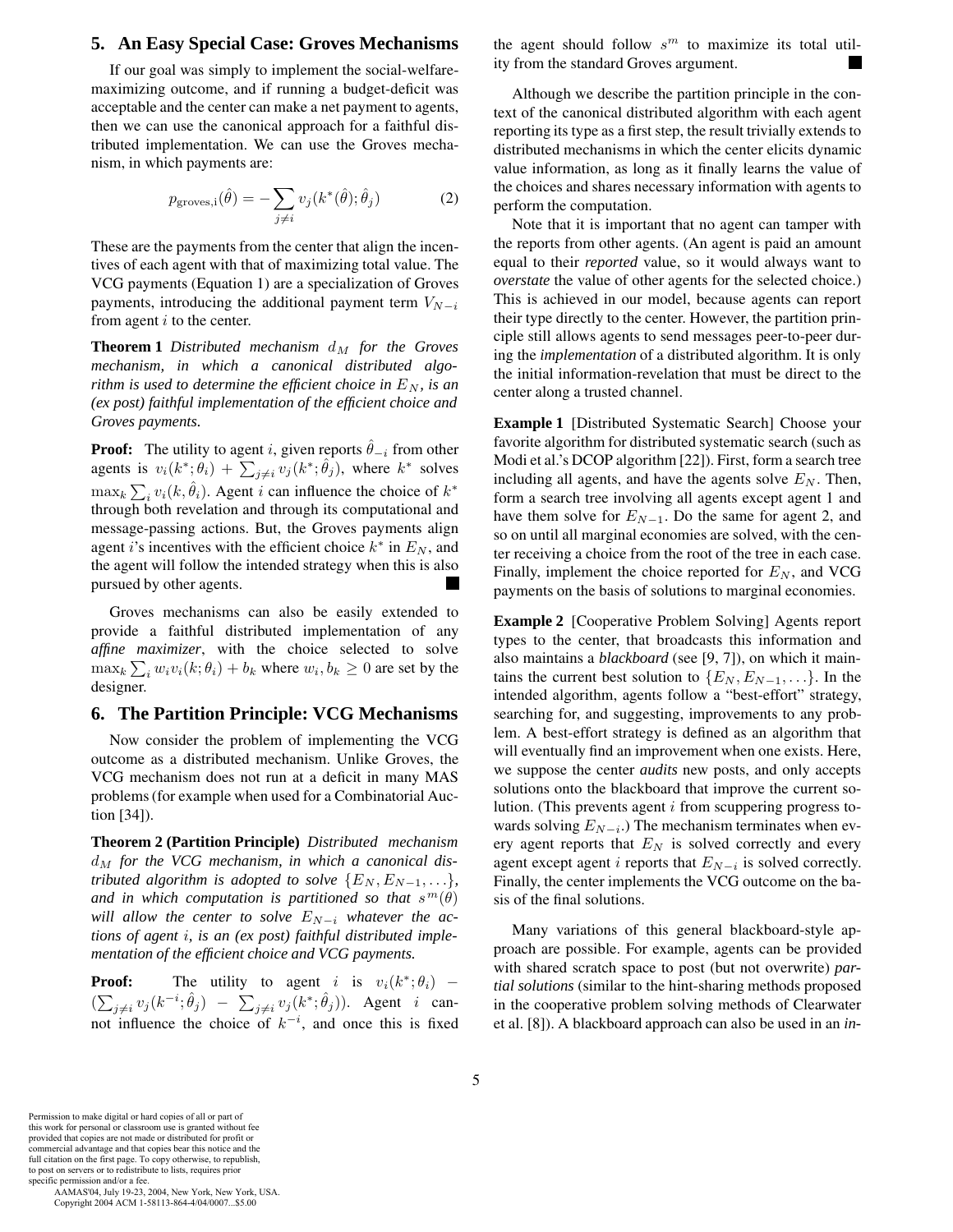*cremental revelation* mode, in which agents reveal new information about their own value in posting new solutions.

Another way to think about how to write a distributed algorithm for VCG that satisfies the partition principle is to consider algorithms with the following characteristics:

(1) agents only communicate with the center by suggesting candidate choices

(2) any candidate from agent  $i$  that for which agent  $i$  has no (reported) value is ignored by the center

(3) partitioning is static, in that the computation agent  $i$ is asked to perform does not depend on results from computation from any other agent.

We refer to such paradigms as *static-partitioning* because of property (3). Property (2) is critical because it ensures that an *optimal* statically-partitioned algorithm can never rely on agent  $i$  to provide computation that helps to solve  $E_{N-i}$ . With this, it is clear that these static-partitioning methods must satisfy the partitioning-principle, and provide faithful implementations of the VCG outcome.<sup>5</sup>

As an example, let  $E_{N+1}$  denote the efficient choice problem,  $\max_{k \in \mathcal{K}} \sum_i v_i(k; \theta_i)$ , subject to the additional constraint that  $v_i(k; \theta_i) > 0$  (loosely we say the solution constraint that  $v_1(k; \theta_1) > 0$  (loosely, we say the solution must "contain" agent <sup>1</sup>). Similarly, let <sup>E</sup>*<sup>N</sup>*+1−2 denote the problem  $\max_{k \in \mathcal{K}} \sum_{j \neq 2} v_j(k; \theta_j)$  s.t.  $v_1(k; \theta_1) > 0$ .

**Example 3** [static partitioning] Partition the computation across agents according to the following schedule:  $\{E_{N+1}, E_{N+1-2}, E_{N+1-3}, \ldots\}$  to agent 1, {E*<sup>N</sup>*+2, E*<sup>N</sup>*+2−1, E*<sup>N</sup>*+2−3, E*<sup>N</sup>*+2−4,...} to agent 2, etc. Each agent can adopt any sound and complete algorithm to solve its assigned problems. Finally, the center compiles the solutions, e.g.  $V_N = \max\left\{k^{+1}, k^{+2}, \ldots, k^{+m}\right\}$ ,<br>where m indexes the *N*<sup>th</sup> agent and  $k^{+i}$  denotes the rewhere m indexes the Nth agent and  $k^{+i}$  denotes the reported solution to  $E_{N+i}$ .

## **7. Information-Revelation Principle**

The *information-revelation* principle is a very general observation, in no way limited to distributed implementations of efficient outcomes. Rather, it applies to the distributed implementation of *any* strategyproof social choice function.

We need an additional property, called *informationrevelation consistency*, which can be achieved either through checking, or through rules that constrain the feasible strategy-space.

**Definition 6** *Information revelation actions*  $a^1$  *and*  $a^2$ *, by agent i* in states  $h<sup>1</sup>$  *and*  $h<sup>2</sup>$  *are consistent* when there is a

*single type*  $\hat{\theta}_i$  *for which the intended strategy*  $s^m(h^1, \hat{\theta}_i)$  =  $a^1$  *and*  $s^m(h^2, \hat{\theta}_i) = a^2$ .

As an example, consider an ascending-price auction in which "straightforward bidding" is the intended strategy, with an agent bidding for the item while the price is no greater than its value and it is not winning. Consistency requires that no agent can retract an earlier bid and that all bids must be at the current ask price (no jump bids). No agent would want to take either action if following a straightforward bidding strategy.

We say that a distributed mechanism *supports consistency checking* when every pair of information-revelation actions must be consistent (either through constraints, or through checking and then implementing a significantly bad outcome in case of a violation, such as excluding an agent from the system).

#### **Theorem 3 (Information-Revelation Principle)**

Distributed mechanism  $d_M = (g, \Sigma, s^m)$  with consistency*checking is an (ex post) faithful implementation when the only actions are information-revelation actions and when*  $f(\theta) = g(s^m(\theta))$  *is strategyproof.* 

**Proof:** Since all actions are information-revelation actions, the space of possible outcomes is  $g(s_i^m(\hat{\theta}_i), s_{-i}^m(\hat{\theta}_{-i}))$ , but<br>  $f(s_i^m(\hat{\theta}_i), s_{-i}^m(\hat{\theta}_{-i})) \leq f(\hat{\theta}_{-i}, \hat{\theta}_{-i})$  $g(s_i^m(\hat{\theta}_i), s_{-i}^m(\hat{\theta}_{-i})) = f(\hat{\theta}_i, \hat{\theta}_{-i}),$  and  $u_i(f(\theta_i, \hat{\theta}_{-i}); \theta_i) \ge$  $u_i(f(\hat{\theta}_i, \hat{\theta}_{-i}); \theta_i)$  for all  $\hat{\theta}_{-i}$ , all  $\theta_i$ , and all  $\hat{\theta}_i \neq \theta_i$  by the strategyproofness of  $f(\theta)$ .

We can consider the application of this informationrevelation principle to a distributed VCG mechanism.

**Corollary 1** *Distributed mechanism*  $d_M = (g, \Sigma, s^m)$  *is an (ex post) faithful implementation of the VCG outcome when all actions are information-revelation actions and the implementation*  $q(s^m(\theta))$  *correctly computes the efficient choice and VCG payments for all types.*

The distributed mechanisms constructed around the information-revelation principle do not fall under the canonical distributed algorithms in §4 because the center *need not know* the exact value of the solutions to  ${E_N, E_{N-i}, \ldots}$ . For example, in a single-item Vickrey auction the center only needs to know that  $v_1 \geq p$ ,  $v_2 = p$  and  $v_j \leq p$  for all  $j \notin \{1, 2\}$  to implement the Vickrey payment p.

**Example 4** [Ascending Auctions] The ascending-price combinatorial auctions (CA) described in Mishra & Parkes [21] are *ex post* Nash distributed implementations of the VCG mechanism. The ascending-price auctions (implicitly) maintain prices  $p_i(S)$ , on every bundle of goods S, and the intended straightforward bidding strategy has each agent responding with its demand set  $D_i(p) = \{S : v_i(S) - p_i(S) \ge v_i(S') - p_i(S')$ ,  $\forall S' \ne S\}$ , for  ${S : v_i(S) - p_i(S) \ge v_i(S') - p_i(S'), \forall S' \ne S},$  for

Permission to make digital or hard copies of all or part of this work for personal or classroom use is granted without fee provided that copies are not made or distributed for profit or commercial advantage and that copies bear this notice and the full citation on the first page. To copy otherwise, to republish, to post on servers or to redistribute to lists, requires prior specific permission and/or a fee.

<sup>5</sup> We need a static partitioning to prevent results from agent *i* being used to help in the computation by another agent in solving  $E_{N-i}$ . Similarly, the center must only pick across candidates, with no additional combination operators.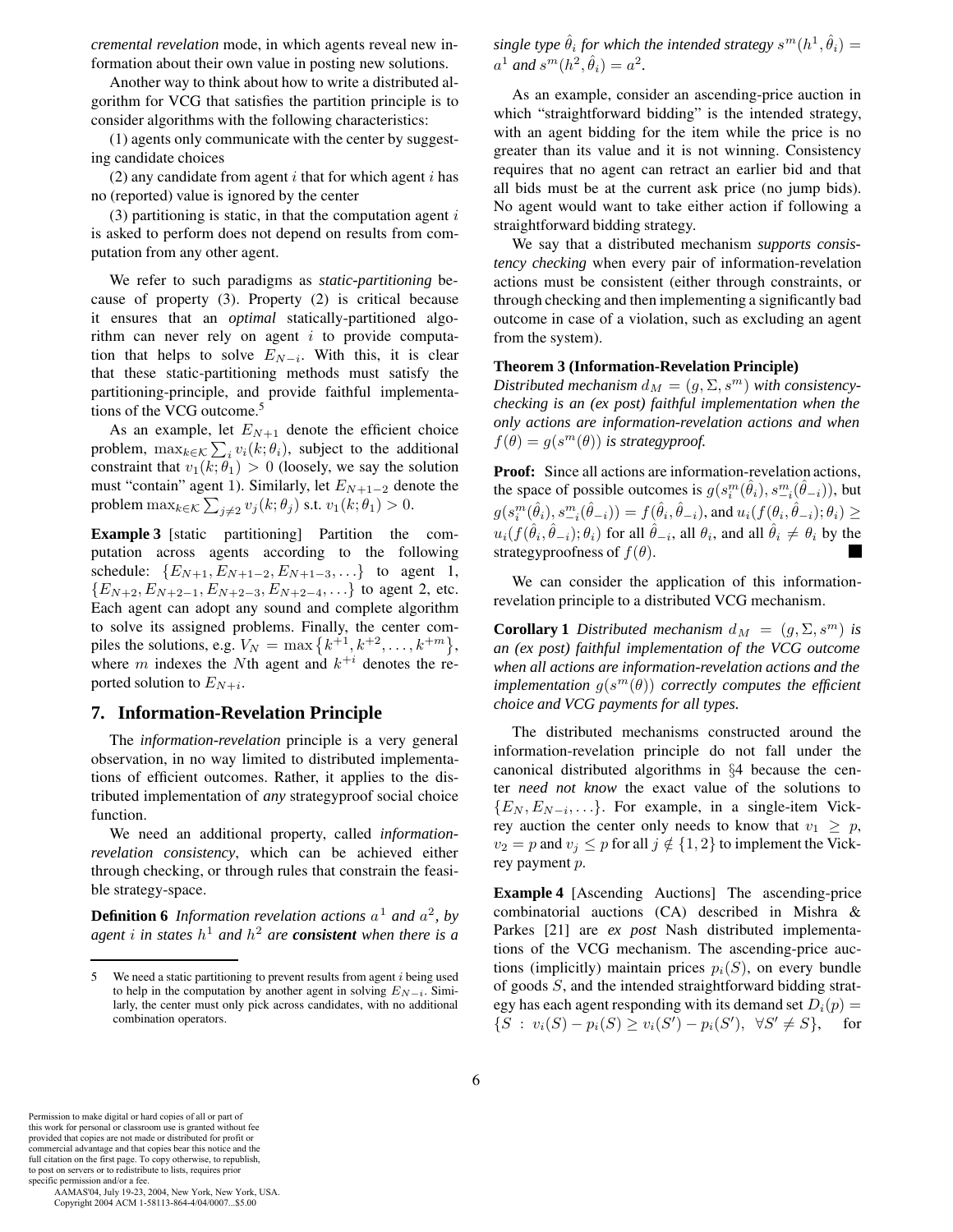all prices p. revealed-preference information from each agent is *consistent* across rounds.

Decentralized optimization algorithms, such as Dantzig-Wolfe, Bender's, and column generation [15, 3] have received much attention for solving large-scale structured optimization problems. A typical situation supposes that a firm needs to determine an allocation of resources across units, where individual units best understand their needs but the firm must impose global resource constraints. In the Dantzig-Wolfe decomposition, prices are published over a sequence of rounds, with units responding with preferred allocations. This information is aggregated in the center, which eventually announces an optimal global solution. These approaches are a very natural fit with the informationrevelation principle:

**Example 5** Adopt a decentralized optimization algorithm, such as Dantzig-Wolfe, and use it to compute the solution to  ${E_N, E_{N-1}, \ldots}$ . Ensure *consistency*, such that revealed preferences are consistent across rounds (this also ensures convergence). All responses from agents in Dantzig-Wolfe are information-revelation actions, and as such this provides an (ex post) faithful implementation of the VCG outcome.

# **8. Redundancy Principle**

The *redundancy* principle is another very general observation, in no way limited to distributed implementations of efficient choices. Rather, it applies to the distributed implementation of *any strategyproof* social-choice function in which the computation can be usefully "chunked" into a sequence of steps, with each step given to two or more agents. Consider the following "chunk, duplicate and punish" algorithmic paradigm:

(1) Agents report types  $\hat{\theta} = (\hat{\theta}_1, \dots, \hat{\theta}_N)$ 

(2) Partition the distributed computation into "chunked" steps  $s^{m1}, s^{m2}, \ldots, s^{mT}$ .

(3) Give each chunked step to 2 or more agents, providing necessary inputs to allow the computation to be performed.

(4) The center steps in and repeats the calculation if the responses differ, punishing one (or both) agents when the response differs from that in the intended algorithm.

Punishment can be by removing the agent from the system for some period of time or some other punitive sanction, such as imposing a fine. Note that the center is assumed to have the computational resources to perform a check when agents respond with two different answers.<sup>6</sup>

**Theorem 4 (Redundancy Principle)** *Distributed mechanism*  $d_M = (g, \Sigma, s^m)$  *constructed with a "chunk, duplicate and punish" scheme is an (ex post) faithful implementation when social-choice function*  $f(\theta) = g(s^m(\theta))$  *is strategyproof.*

**Proof:** Consider agent *i*, and fix the strategy  $s_{-i}^m$  of other agents. First, whatever the information-revelation actions, agent i should choose a strategy that is faithful to the intended computational strategy because *any* deviation will lead to a penalty that by assumption exceeds any potential benefit. Then, we can assume w.o.l.g. that agent  $i$  will follows the intended computational strategy, and then appeal to the information-revelation principle and the strategyproofness of  $f(\theta) = g(s^m(\theta))$ , because the only remaining actions are information-revelation actions.

**Example 6** [Pair-wise Chunking] Collect reported types  $\hat{\theta}$ , and then ask any two agents solve  $E_N$ , any two agents to solve  $E_{N-1}$ , and so on, for every agent. If the choices reported back for any problem differ, then the center can step in and determine the correct answer and punish.

Notice that this simple distributed implementation works *even if agent 1 is asked to solve*  $V_{N-1}$ *.* 

**Example 7** [Systematic Search] A more intricate example is to consider a distributed version of a systematic search algorithm, in which the center structures a search tree and allocates pairs of agents to conduct the search under nodes. For example state-of-the-art winner-determination algorithms for CAs use "branch-on-bids" coupled with LPbased heuristics to determine optimal allocations [11]. Such a search could be structured to ask agents 2 and 3 to "continue to follow algorithm  $A$  and search under a particular node for 20 steps and then report back the new search tree," and so on ...

## **9. Discussion**

There are many outstanding issues and lots of interesting directions:

*Costly Computation.* On one hand, we assume that computation is costly (else why else would we want to distribute it across agents?) but on the other hand, we assume that computation is free (else why else would an agent happily perform a computation for the center when it is indifferent about the result of the computation?). This is a tricky place to be! Future work should strive to explicitly consider an agent's computational cost within implementation.

*Restricted Communication Networks.* The model in this paper assumes that an agent can send a message to the center without interference from another agent. What are the implications of restricted communication networks, for example multi-agent systems in which messages can only be sent peer-to-peer [23, 29]?

Permission to make digital or hard copies of all or part of this work for personal or classroom use is granted without fee provided that copies are not made or distributed for profit or commercial advantage and that copies bear this notice and the full citation on the first page. To copy otherwise, to republish, to post on servers or to redistribute to lists, requires prior specific permission and/or a fee.

<sup>6</sup> This prevents an agent from "threatening" another agent, which would happen with a simpler scheme that punished both agents under any disagreement. We can also do this checking even when there is agreement, with some small probability, to handle the remaining issue of multiple equilibria. However, as we already argued, we thing software acts as a useful correlating device from this perspective.